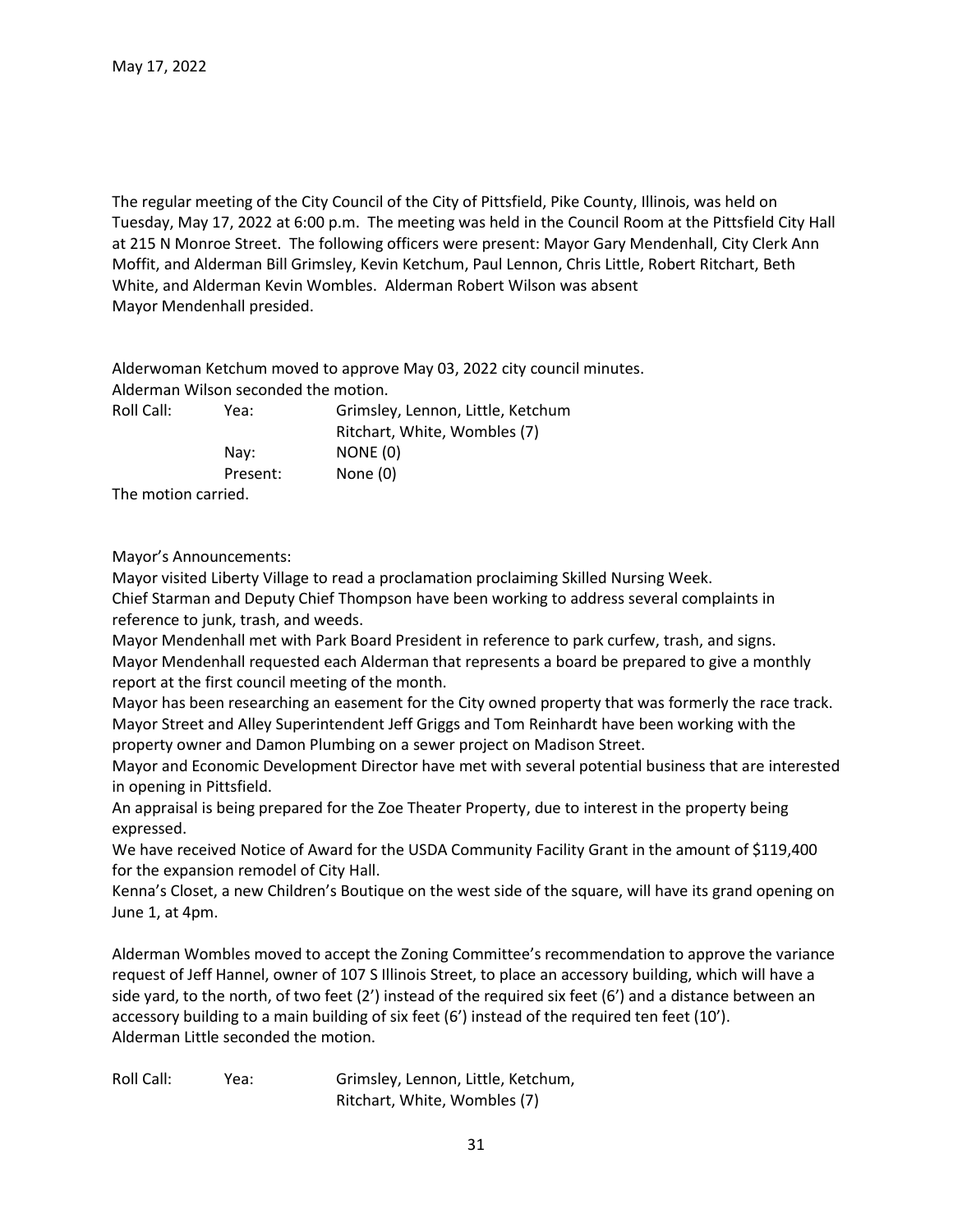|                                       | Nav:     | NONE (0) |
|---------------------------------------|----------|----------|
|                                       | Present: | NONE (0) |
| المتحاسبين والمتحافظ والمتحدث والتلاح |          |          |

The motion carried.

Alderman Ketchum moved to accept the Zoning Committee's recommendation to approve the variance request of Chris & Sonya Little, owners of 1253-1277 West Washington Street, to construct a building which will leave a front yard of twelve feet (12') instead of the required ten feet (10'). Alderman Wombles seconded the motion.

| Roll Call: | Yea:     | Grimsley, Lennon, Ketchum,   |
|------------|----------|------------------------------|
|            |          | Ritchart, White, Wombles (6) |
|            | Nav:     | NONE (0)                     |
|            | Abstain: | Little $(1)$                 |
|            |          |                              |

The motion carried.

Alderman Ritchart moved to approve Ordinance No. 1696 – An Ordinance Adopting the Illinois Vehicle Code on its second reading.

Alderman Wombles seconded the motion

| Roll Call:<br>Yea: | Grimsley, Lennon, Little, Ketchum, |          |
|--------------------|------------------------------------|----------|
|                    | Ritchart, White, Wombles (7)       |          |
|                    | Nav:                               | NONE (0) |
|                    | Present:                           | NONE (0) |
|                    |                                    |          |

The motion carried.

Alderman Little moved to approve Ordinance No. 1697 – An Ordinance Adopting the Illinois Criminal Code, on its second reading.

Alderman Lennon seconded the motion.

| Roll Call:<br>Yea: | Grimsley, Lennon, Little, Ketchum, |          |
|--------------------|------------------------------------|----------|
|                    | Ritchart, White, Wombles (7)       |          |
|                    | Nay:                               | NONE (0) |
|                    | Present:                           | NONE (0) |
|                    |                                    |          |

The motion carried.

Alderman Wombles moved to approve Ordinance No. 1698 – An Ordinance Relating to the Annual Appropriation for Fiscal Year 2022 of the City of Pittsfield.

| Roll Call:<br>Yea:           | Grimsley, Lennon, Little, Ketchum, |          |
|------------------------------|------------------------------------|----------|
|                              | Ritchart, White, Wombles (7)       |          |
|                              | Nay:                               | NONE (0) |
|                              | Present:                           | NONE (0) |
| - 天地 しょうしょう しょうしょうしょう しょうしょう |                                    |          |

The motion carried.

Alderman Ritchart moved to suspend the rules and have the second reading of Ordinance 1698, by title only.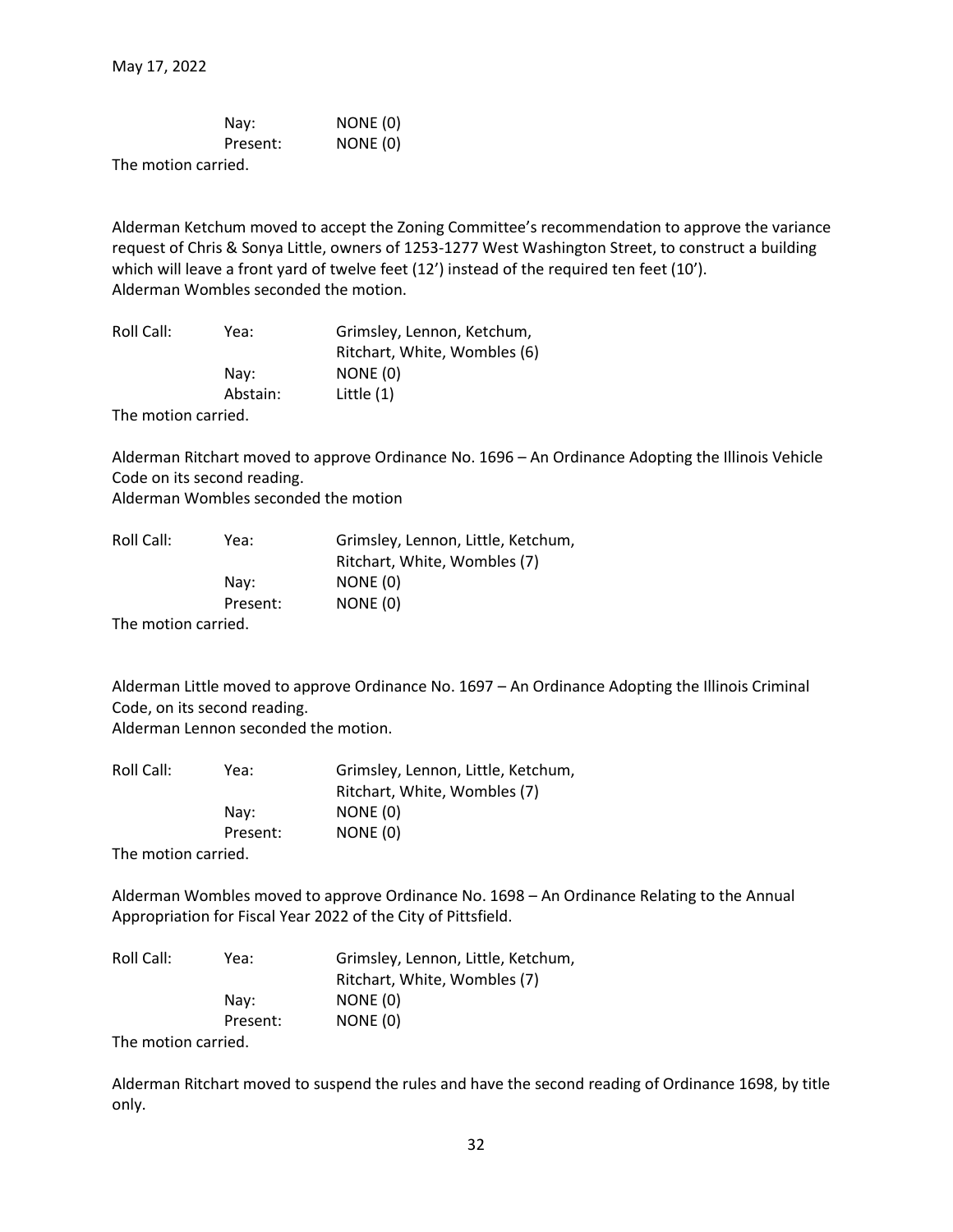May 17, 2022

Alderwoman White seconded the motion.

| Roll Call:<br>Yea: | Grimsley, Lennon, Little, Ketchum,<br>Ritchart, White, Wombles (7) |          |
|--------------------|--------------------------------------------------------------------|----------|
|                    | Nav:                                                               | NONE (0) |
|                    | Present:                                                           | NONE (0) |
|                    |                                                                    |          |

The motion carried.

Alderman Ritchart moved to approve Ordinance No. 1698, by title only, on its second reading. Alderman Ketchum seconded the motion.

| Roll Call:<br>Yea: | Grimsley, Lennon, Little, Ketchum, |          |
|--------------------|------------------------------------|----------|
|                    | Ritchart, White, Wombles (7)       |          |
|                    | Nav:                               | NONE (0) |
|                    | Present:                           | NONE (0) |
|                    |                                    |          |

The motion carried.

Alderman Ritchart moved to pay bills as stated by City Clerk. Alderwoman Grimsley seconded the motion.

| Roll Call:<br>Yea:     | Grimsley, Lennon, Little, Ketchum |          |
|------------------------|-----------------------------------|----------|
|                        | Ritchart, White, Wombles (7)      |          |
|                        | Nav:                              | NONE (0) |
|                        | Present:                          | NONE (0) |
| The mention commission |                                   |          |

The motion carried.

New Business:

Economic Development director Ed Knight is working on updating the City Lake brochure. Mr. Knight indicated we received a letter denying our Safe Routs to School Grant Application.

Alderman Ritchart asked the status of the donated mats for the merry go round at Lowry Park. Mayor stated that it will be prioritized, the Street and Alley Department currently have City Wide Clean Up.

Alderman Grimsley thanked the Street and Alley Department for beginning the street patching project.

Alderwoman White thanked Ed Knight and Ann Moffit for their work on the USDA grant, and the Street and Alley Department for City Wide Clean Up and asked if allowable items could be listed on Face Book and the Simplicity App.

Alderman Ketchum advised that the Park Board met with new members and determined that they will meet once per month.

Alderman Ketchum asked the status of the road closure by the old grain elevator. Mayor Mendenhall will discuss with the property owner.

Alderman Ketchum called an Ordinance Committee meeting for June 7 at 5:30 pm.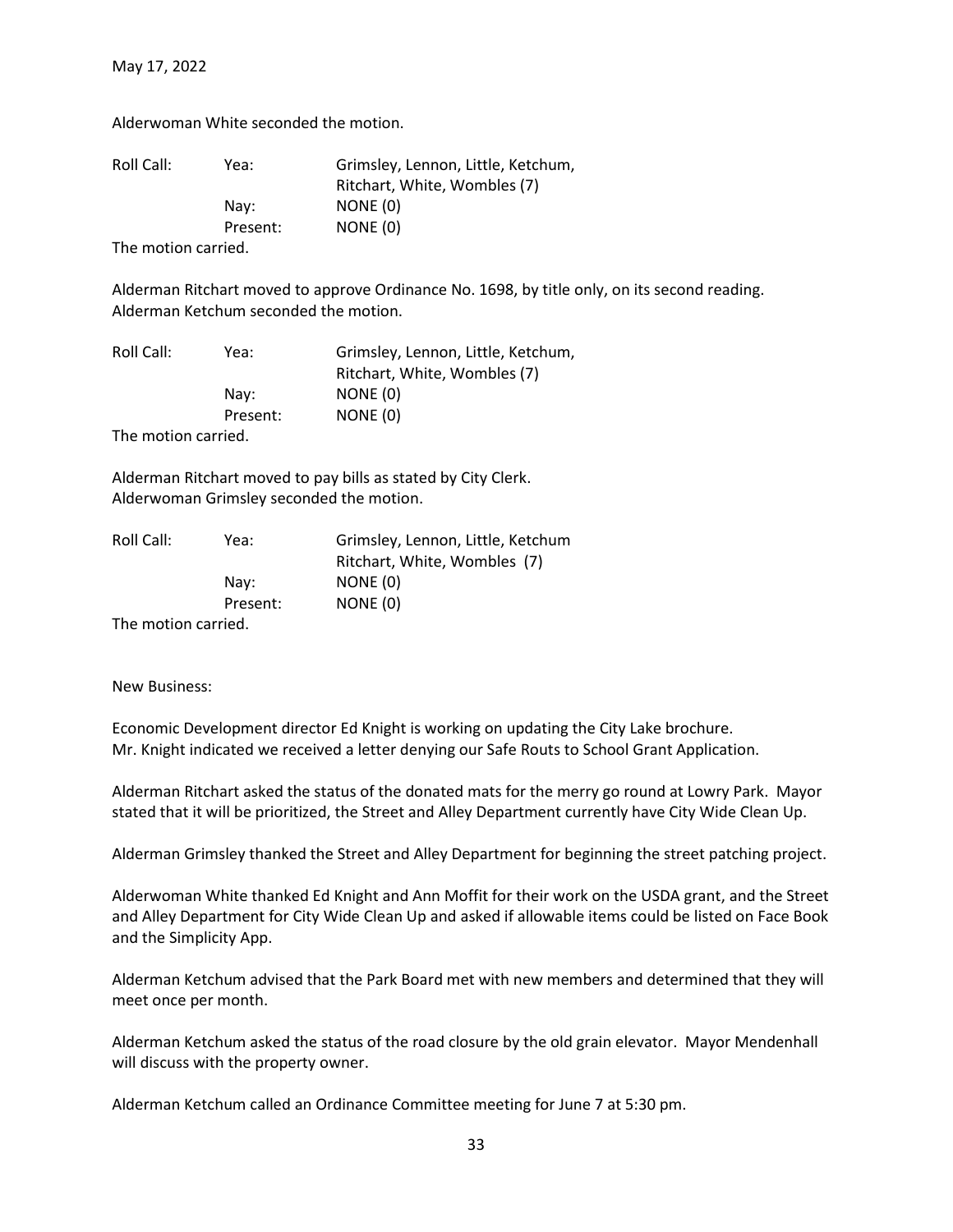Alderman Wombles stated that he has not yet received a bid for the ditch work on 365<sup>th</sup> Avenue.

Alderman Wombles will be calling an Airport Committee Meeting.

Alderman Wombles questioned the Reachout Building repairs. There was discussion about contacting the contractor completing the work. Mr. Hollahan recommended contacting the property owner.

Alderman Little stated patching still needs to be completed on Perry and Mortimer and Grove Street. Alderwoman White questioned if concrete would be a better choice on Grove Street, everyone agreed that it would be, however, funding for the project would need to be secured.

Alderman Ketchum indicated that he spoke with Brenton Douglas about parking at his shop. Mr. Douglas stated that he will work on keeping cars from parking where view obstruction would be the result.

Max Middendorf stated that Water and Sewer permits were awarded from IEPA for the Industrial Park Expansion.

Tom Reinhardt stated that the summer helper will start soon and mowing and repairing the boat dock will be a priority.

Alderwoman White moved to enter into closed session at 6:35 pm to discuss personnel. Alderman Little seconded the motion.

| Roll Call:<br>Yea: | Grimsley, Lennon, Little, Ketchum, |          |
|--------------------|------------------------------------|----------|
|                    | Ritchart, White, Wombles (7)       |          |
|                    | Nav:                               | NONE (0) |
|                    | Present:                           | NONE (0) |
| The metion carried |                                    |          |

The motion carried.

Alderman Wombles moved to enter into open session at 6:42 pm. Alderwoman White seconded the motion.

| Roll Call:<br>Yea: | Grimsley, Lennon, Little, Ketchum, |          |
|--------------------|------------------------------------|----------|
|                    | Ritchart, White, Wombles (7)       |          |
|                    | Nav:                               | NONE (0) |
| Present:           |                                    | NONE (0) |
| The metion carried |                                    |          |

The motion carried.

Alderman Wombles moved to hire Todd Scranton to fill the Street and Alley Vacancy and Cody Gunder to fill the Gas Department vacancy.

| Roll Call:<br>Yea:<br>Nav: | Grimsley, Lennon, Little, Ketchum, |          |
|----------------------------|------------------------------------|----------|
|                            | Ritchart, White, Wombles (7)       |          |
|                            | NONE (0)                           |          |
|                            | Present:                           | NONE (0) |